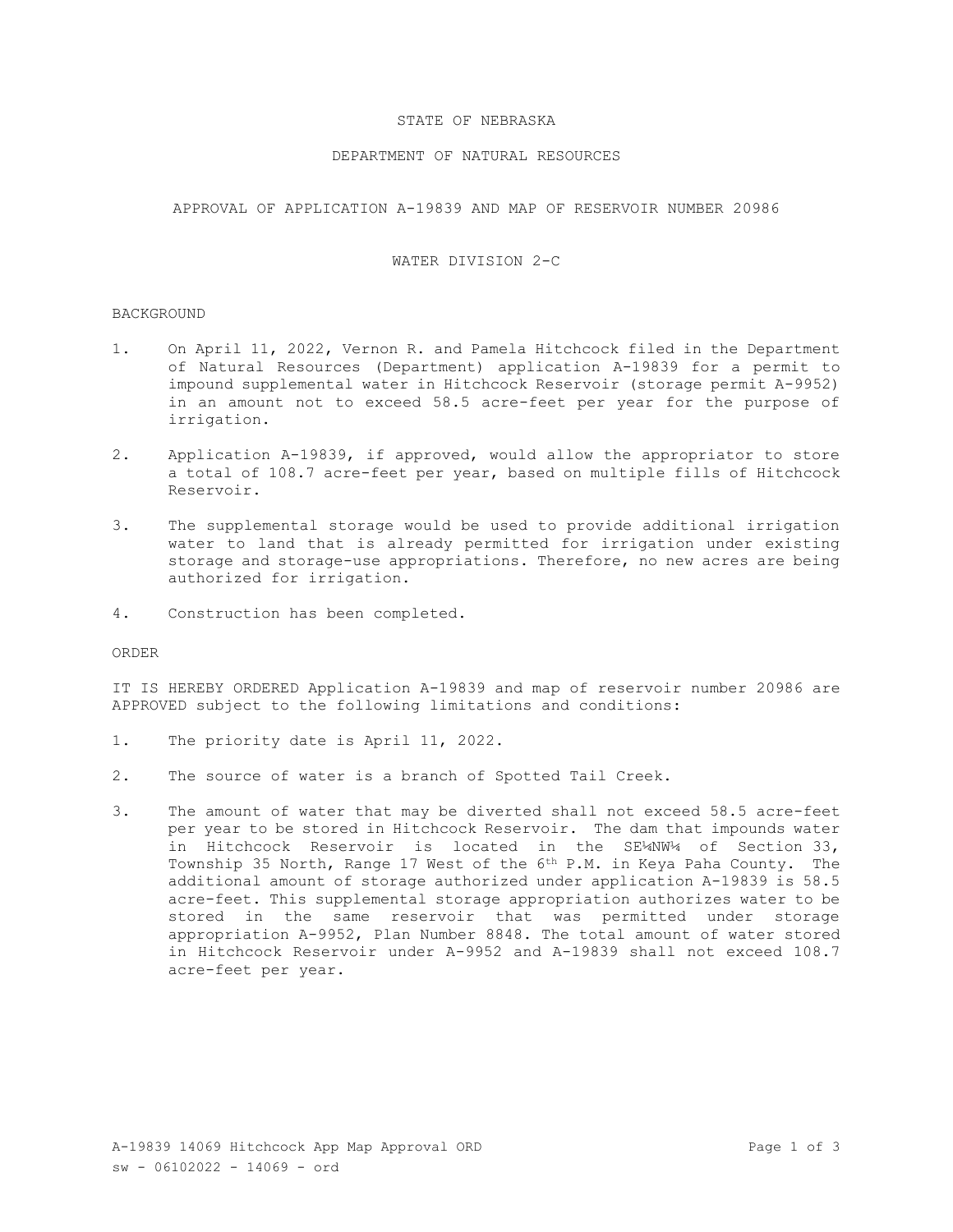- 4. The water to be stored under this appropriation is for the purpose of providing additional water for subsequent irrigation from Hitchcock Reservoir under storage use application A-19840, which provides supplemental irrigation water to land authorized for irrigation under appropriation A-9994.
- 5. *Nebraska Revised Statutes* § 46-241(5) states in part, "The owner or possessor of a reservoir or intentional underground water storage facility does not have the right to store water in such reservoir or facility during the time that such water is required downstream in ditches for direct irrigation or for any reservoir or facility holding a senior right. Every person who owns, controls or operates a reservoir or intentional underground water storage facility, except political subdivisions of this state, shall be required to pass ... a portion of the measured inflows to furnish water for livestock ..."
- 6. The owner or possessor of the reservoir storing water pursuant to A-19839 shall have structural controls in place or other mechanical means to immediately release a portion of the measured inflows in such amounts and at such times if so ordered by the Department.
- 7. Approval of A-19839 does not authorize any modification to the dam or appurtenant structures. The owner or possessor of the dam must receive written approval from the Department prior to taking any action that changes the storage capacity of the reservoir or the original approved plan (Plan Number 8848) for the dam.
- 8. A continuous recording device approved by the Department to monitor reservoir levels may be required if so ordered by the Department.
- 9. The appropriator must comply with all relevant statutes. These relevant statutory requirements include, but are not limited to, the following:
	- A. Notify the Department of any change in ownership or address.
	- B. Assume liability for all damages due to leakage, overflow or structural failure of the structure.
	- C. Release a portion of the reservoir inflows for livestock where required, unless appropriator is a political subdivision.

# ADDITIONAL INFORMATION

Failure to comply with all laws and regulations pertaining to surface water appropriations and any orders issued by the Director of the Department of Natural Resources may result in the cancellation of the appropriation, temporary closing of the appropriation, administrative penalty, criminal prosecution, or any combination thereof.

DEPARTMENT OF NATURAL RESOURCES

Thomas E. Biley

June 10, 2022

Thomas E. Riley, P.E., Director

A-19839 14069 Hitchcock App Map Approval ORD Page 2 of 3  $sw - 06102022 - 14069 - ord$